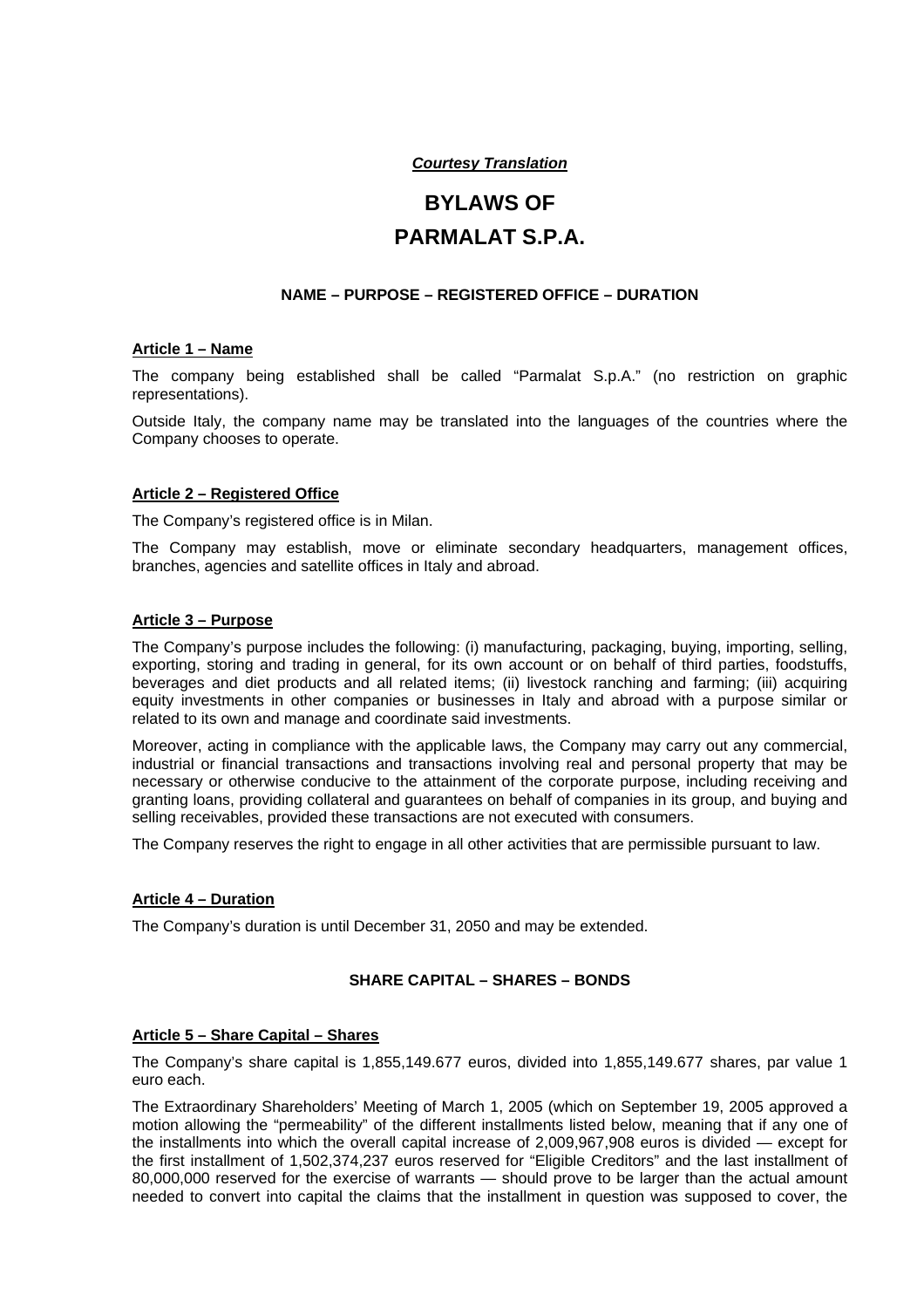excess of this capital increase installment may be used to cover the claims of another class of creditors, when such claims exceed the funds provided by the capital increase installment allocated to them) approved resolutions agreeing to:

a) carry out divisible capital increases:

a.1 – up to a maximum amount of 1,502,374,237 (one billion five hundred two million three hundred seventy-four thousand two hundred thirty-seven) euros by issuing at par up to 1,502,374,237 (one billion five hundred two million three hundred seventy-four thousand two hundred thirty-seven) common shares, par value 1 (one) euro each, ranking for dividends as of January 1, 2005, reserving this increase for the exercise of the preemptive right of the Foundation, the Company's sole shareholder, which will subscribe it on behalf of the "Eligible Creditors," as they appear in the enforceable lists filed with the Office of the Clerk of the Bankruptcy Court of Parma by the Italian bankruptcy judges (*Giudici Delegati*) on December 16, 2004; this capital increase shall be paid in at par, upon the satisfaction of the condition precedent that the Court of Parma approve the Composition with Creditors of the companies of the Parmalat Group by offsetting the amounts of the various claims in accordance with the percentages determined under the Composition with Creditors;

a.2 – up to a maximum amount of 38,700,853 (thirty-eight million seven hundred thousand eight hundred fifty-three) euros by issuing at par up to 38,700,853 (thirty-eight million seven hundred thousand eight hundred fifty-three) common shares, par value 1 (one) euro each, ranking for dividends as of January 1, 2005, reserving this increase for the exercise of the preemptive right of the Foundation, the Company's sole shareholder, which will subscribe it at par (offsetting, in accordance with the percentages determined under the Composition with Creditors, the claims acquired by the Foundation and formerly owed to their subsidiaries by companies that are parties to composition with creditors proceedings), upon the satisfaction of the condition precedent that the Court of Parma approve the Composition with Creditors of the companies of the Parmalat Group;

b) carry out a further capital increase that, as an exception to the requirements of Article 2441, Section Six, of the Italian Civil Code, will be issued without requiring additional paid-in capital, will be divisible, will not be subject to the preemptive right of the sole shareholder, will be carried out by the Board of Directors over ten years (deadline extended for an additional five years on February 27, 2016, as specified below) in multiple installments, each of which will also be divisible, and will be earmarked as follows:

b.1 – up to a maximum amount of 238,892,818 (two hundred thirty-eight million eight hundred ninetytwo thousand eight hundred eighteen) euros by issuing at par up to 238,892,818 (two hundred thirtyeight million eight hundred ninety-two thousand eight hundred eighteen) common shares, par value 1 (one) euro each, ranking for dividends as of January 1, 2005, allocating to:

b.1.1 – unsecured creditors who have challenged the sum of liabilities (so-called "Challenging Creditors") shares that shall be paid in at par by offsetting the amounts of their claims in accordance with the percentages determined under the Composition with Creditors, once their claims have been effectively verified as a result of a court decision that has become final, and/or an enforceable settlement;

b.1.2 – unsecured creditors with conditional claims (so called "Conditional Creditors") shares that shall be paid in at par upon the satisfaction of the condition precedent by offsetting the amounts of their claims in accordance with the percentages determined under the Composition with Creditors;

b.2 – up to a maximum amount of 150,000,000 (one hundred fifty million) euros by issuing at par up to 150,000,000 (one hundred fifty million) common shares, par value 1 (one) euro each, regular ranking for dividends, allocating to unsecured creditors with a title and/or cause that predates the date when the companies that are parties to the Proposal of Composition with Creditors were declared eligible for Extraordinary Administration Proceedings, including unsecured creditors whose claims were not included in the sum of liabilities but whose claims were later verified by a court decision that has become final and, therefore, can no longer be challenged (so called "Late-Filing Creditors"), shares that shall be paid in at par by offsetting the amounts of their claims in accordance with the percentages determined under the Composition with Creditors, once their claims have been effectively verified as a result of a court decision that has become final, and/or an enforceable settlement;

b3 – up to a maximum amount of 80,000,000 (eighty million) euros by issuing at par up to 80,000,000 (eighty million) common shares, par value 1 (one) euro each, regular ranking for dividends, which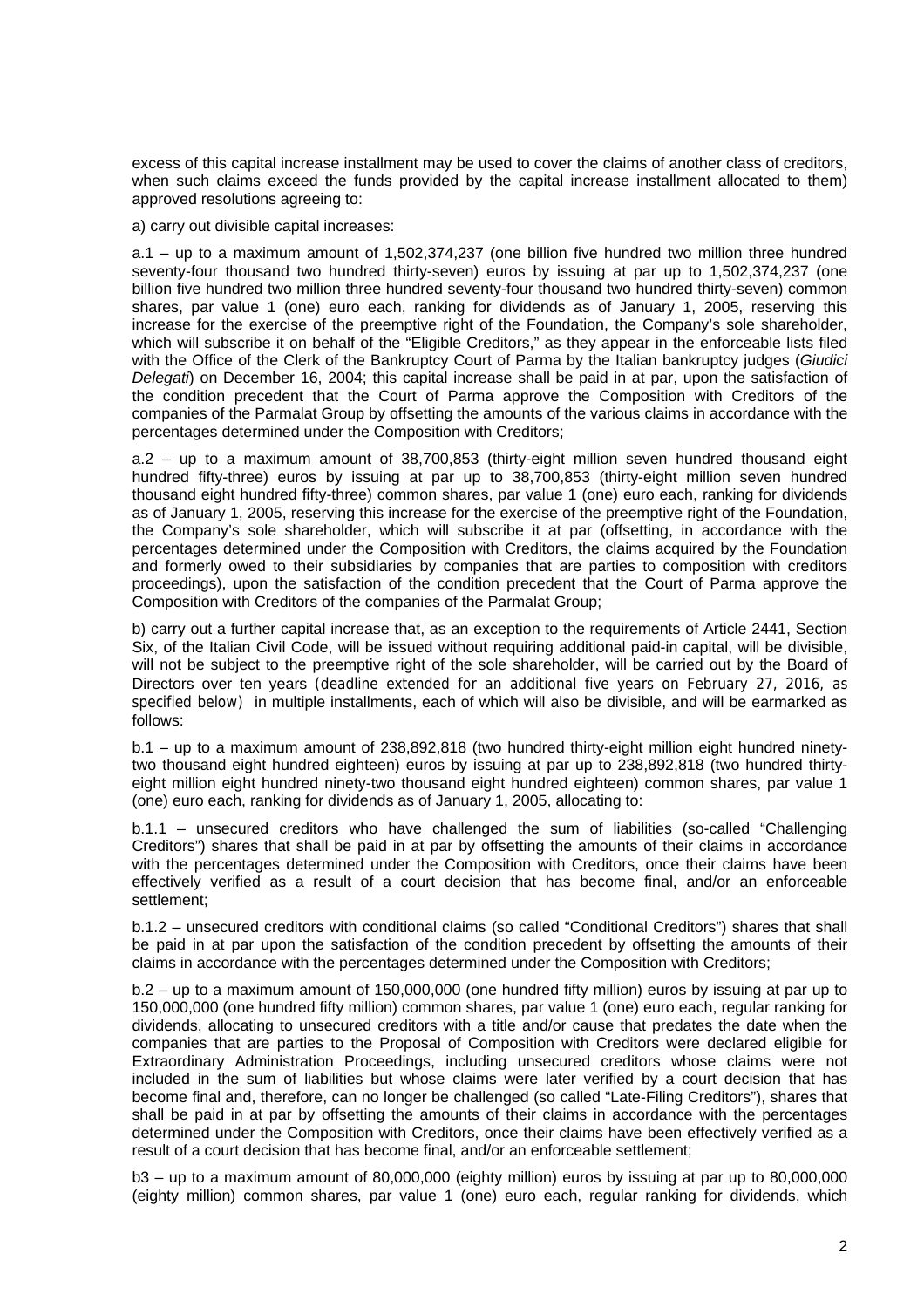shares will be used to allow conversion of the warrants allotted to Eligible Creditors, Challenging Creditors, Conditional Creditors, Late-Filing Creditors and the Foundation, on the basis of the capital increase subscribed by the latter (offsetting the claims acquired by the Foundation and formerly owed to their subsidiaries by companies that are parties to composition with creditors proceedings), at the exercise ratio of 1 (one) new common share, par value 1 (one) euro each, for each warrant tendered for the purpose of exercising the subscription right, up to the first 650 (six hundred fifty) shares attributable to the unsecured creditors and the Foundation.

The extraordinary shareholders' meeting of April 28, 2007 approved a resolution allowing a further share capital increase of up to 15,000,000 (fifteen million) euros, to be carried out through the issuance of up to 15,000,000 (fifteen million) common shares, par value 1 (one) euro each, for the purpose of increasing from 80,000,000 (eighty million) to 95,000,000 (ninety five million) the amounts set forth in Section Two, Letter b.3), of this Article.

The extraordinary shareholders' meeting of May 31, 2012 resolved to partially amend the resolution to increase the Company's share capital adopted by the Shareholders' Meeting of March 1, 2005 (as amended by the Extraordinary Shareholders' Meetings of September 19, 2005 and April 28, 2007), limited to the share capital increase referred to in items b.1 and b.2, by reducing the amount of the capital increase resolution for a total amount of euros 85,087,908, being the amount herewith approved exceeding for the same amount, as for the reasons indicated in the shareholders meeting resolution.

The Extraordinary Shareholders' Meeting of February 27, 2015 agreed to extend the subscription deadline for the capital increase referred to above, in Paragraph b) of this Article for an additional 5 years, counting from March 1, 2015, consequently extending the duration of the powers delegated to the Board of Directors to implement the abovementioned capital increase.

The shares are registered shares, if so required by law. Otherwise, provided they have been fully paidin, they can either be registered or bearer shares, at the discretion of the shareholders.

The provisions regarding representation, exercise of ownership rights and circulation of equity investments that govern securities traded in regulated markets apply to the Company's shares as well.

Future capital increases may be carried out by issuing shares with different rights and in exchange for different cash contributions, within the limits of the law.

Notwithstanding all other provisions that apply to share capital, if the Company's shares are traded on a regulated market, its share capital may be increased with contributions in cash by not more than 10% of the value of the preexisting capital, without counting option rights, provided that the issue price is equal to the market price of the shares and that such valuation is confirmed in a special report by independent auditors retained for that purpose, with the exception indicated in the following paragraph. Resolutions concerning the issues that are the subject of this paragraph must be adopted with the quorums referred to in Articles 2368 and 2369 of the Italian Civil Code.

As an exception to the provisions of the preceding paragraph and to the requirements of Article 2441, Section Six, of the Italian Civil Code, the capital increase approved for the benefit of Late-Filing Creditors and any future capital increases that may be approved for the benefit of Late-Filing Creditors shall be carried out by issuing shares at par, with exclusion of the preemptive rights of other shareholders, it being understood that the expression Late-Filing Creditors shall mean those unsecured creditors whose claims were not included in the sum of liabilities of the companies that were parties to the Proposal of Composition with Creditors but whose claims were later verified by a court decision that has become final and, therefore, can no longer be challenged.

As allowed under Article 2349 of the Italian Civil Code, the Extraordinary Shareholders' Meeting may approve the distribution of earnings to employees of the Company or its subsidiaries through the noncontributory issuance of common shares with a total par value equal to the amount of the earnings being distributed.

Acting within the confines of the law, the Extraordinary Shareholders' Meeting may also approve the issuance of other financial instruments or the establishment of separate financial entities.

#### **Article 6 – Bonds**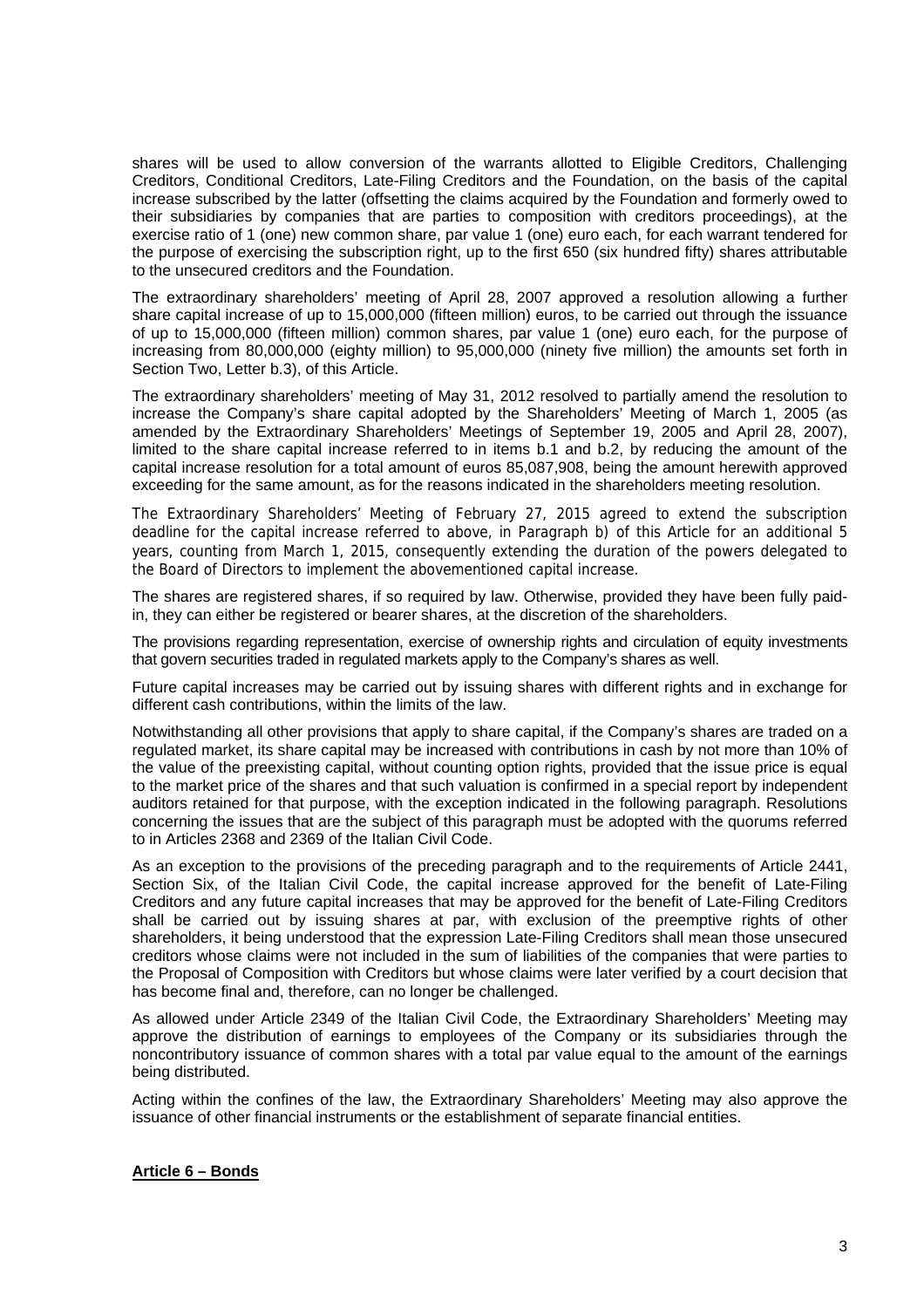The Company may issue bonds of any type, provided it complies with the applicable statutory requirements.

The Extraordinary Shareholders' Meeting has jurisdiction over the issuance of bonds that may be converted into warrants or that have attached warrants to subscribe newly issued shares, but may delegate its authority as allowed under Article 2420 *ter* of the Italian Civil Code. In all other cases, the Board of Directors has jurisdiction, and a power of attorney is not required.

#### **REDEMPTION OF SHARES**

#### **Article 7 – Redemption of Shares**

The right to demand redemption of one's shares may be exercised only with the limitations and in accordance with the provisions of irrevocable statutes. In any case, such right is not available with regard to a) extensions of the Company's duration or b) the introduction, modification or elimination of restrictions to the circulation of the Company's shares.

#### **SHAREHOLDERS' MEETING**

#### **Article 8 – Shareholders' Meeting**

The Board of Directors may convene the Company's Ordinary and Extraordinary Shareholders' Meeting at a location that need not be the Company's registered office but must be in Italy, by means of a notice published, within the statutory deadline, on the Company website and with the additional modalities required pursuant to law, including those specified by the Consob in its regulations pursuant to Article 113 *ter,* Section 3, of Legislative Decree No. 58/1998.

An Ordinary Shareholders' Meeting shall be convened at least once a year within one hundred and twenty days from the close of the reporting year. A Meeting may be convened within one hundred and eighty days from the close of the reporting year when the statutory requirements for exercising this option can be met.

The Board of Directors shall promptly convene a Shareholders' Meeting when shareholders representing the percentage of the Company's share capital required by the applicable provisions of laws and regulation request it, listing in the application the items on the Agenda.

# **Article 9 – Attendance and Representation at Shareholders' Meetings**

The eligibility to attend the Shareholders' Meeting and exercise the right to vote shall be certified by means of a communication sent to the issuer by the intermediary, in accordance with the data in its accounting records, for the benefit of the party qualified to exercise the right to vote.

The abovementioned communication shall be sent by the intermediary, based on the corresponding evidence available at the close of business seven stock market trading day before the date set for the Shareholders' Meeting. Debit or credit entries posted to the accounting records after this deadline are irrelevant for purpose of determining the eligibility to exercise the right to vote at the Shareholders' Meeting. The communication must reach the Company by the close of business three stock market trading day before the date set for the Shareholders' Meeting or other deadline required by the Consob pursuant to regulations issued in concert with the Bank of Italy.

However, shareholders will be eligible to attend the Shareholders' Meeting and vote even if the communications are delivered to the Company after the deadline set forth in this paragraph, provided they are delivered before the Shareholders' Meeting is called to order.

Any shareholder who is entitled to attend the Shareholders' Meeting may be represented at the Meeting, pursuant to law, by means of a written or electronically conveyed proxy, when allowed by the applicable regulations and in the manner set forth therein. If electronic means are used, the notice of the proxy may be given using the page of the Company website provided for this purpose or in accordance with any other method listed in the notice of the Shareholders' Meeting.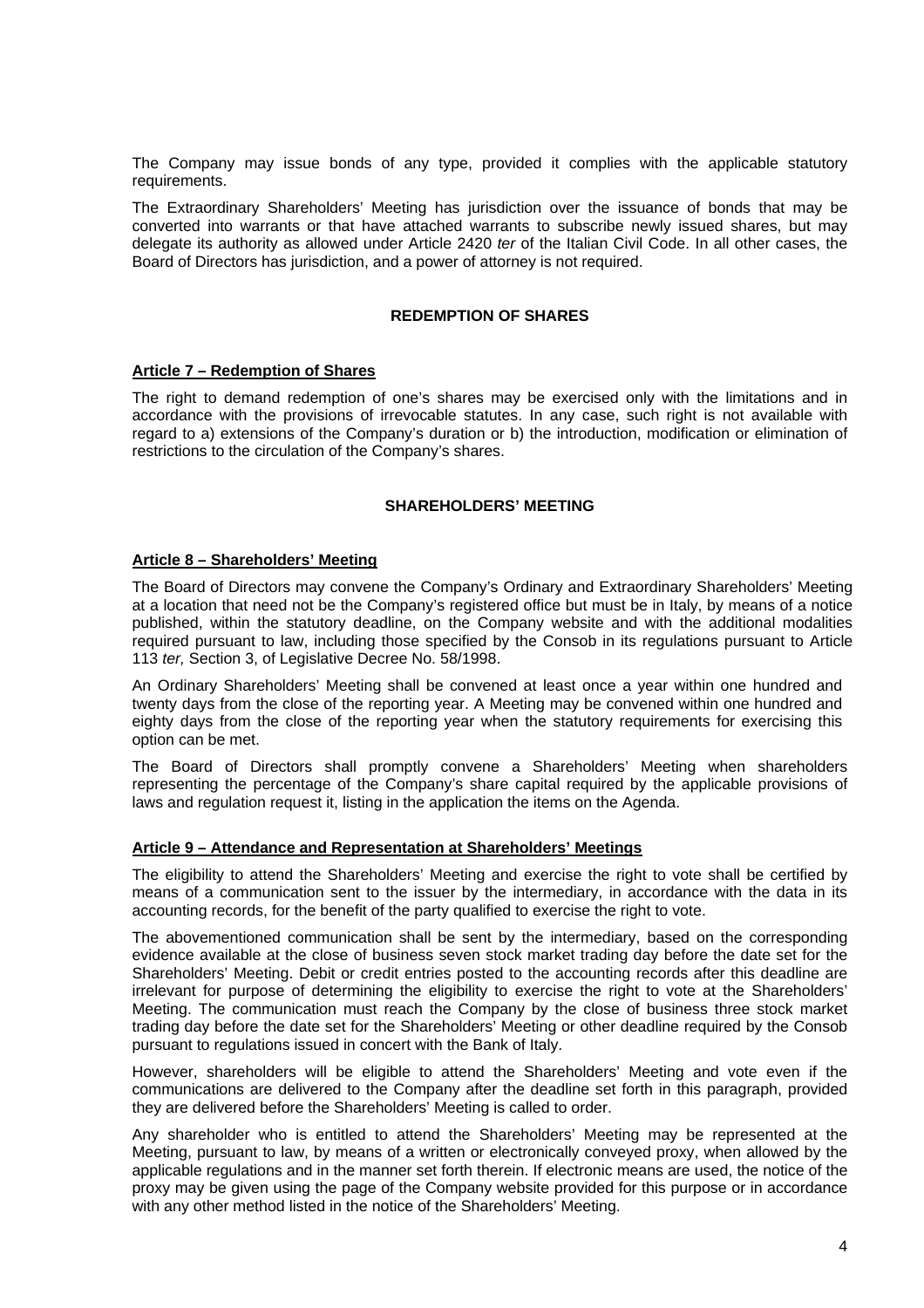The Company may designate for each Shareholders' Meeting one or more parties whom shareholders may appoint as their representative, in the manner required pursuant to law and the applicable regulations, before the close of business two stock market trading days before the date of the Shareholders' Meeting, providing the representative with a proxy with voting instructions regarding all or some of the items on the agenda. The proxy shall not be effective for motions for which no voting instructions were provided The names of the designated representatives and the methods and deadline for granting proxies shall be set forth in the notice of the Shareholders' Meeting.

#### **Article 10 – Convening, Chairing and Managing Shareholders' Meetings**

Shareholders' Meetings are chaired by the Chairman of the Board of Directors. If the Chairman is absent, Meetings are chaired in the following order: by the most senior Deputy Chairman, if one or more Deputy Chairmen have been appointed, or, in the case of equal seniority, by the eldest Deputy Chairman; by the Deputy Chairman next in line, if one has been appointed; or, lastly, by a person elected by the Shareholders' Meeting.

The Chairman of the Meeting, who may appoint officers to help him with this task, is responsible for ascertaining whether the Meeting has been properly convened, verifying the identity of the attendees and their right to attend the Meeting, managing the progress of the Meeting and verifying voting results.

At the request of the Chairman, the Shareholders' Meeting elects a secretary and, if necessary, two poll counters.

The resolutions approved by the Shareholders' Meetings are recorded in the Minutes of the Meeting, which must be signed by the Chairman and the poll counters, if appointed.

When required by law or if the Chairman of the Meeting deems it necessary, the Minutes are drawn up by a Notary, who also serves as Secretary of the Meeting, upon designation by the Chairman.

The Shareholders' Meeting may adopt rules governing its proceedings. The Shareholders' Meeting may be carried out with the attendees located in different rooms, provided these rooms are linked by means of an audio/videoconferencing systems that allow the attendees to take part in the discussion and vote in real time.

Shareholders' Meetings can be Ordinary or Extraordinary, depending on what the law requires.

An Ordinary or Extraordinary Shareholders' Meeting shall be deemed to have been properly convened and able to adopt valid resolutions when the provisions of the applicable statutes have been complied with.

# **GOVERNANCE**

# **Article 11 – Board of Directors**

The Company is governed by a Board of Directors comprised of at least 7 (seven) but not more than 11 (eleven) Directors. The Shareholders' Meeting that elects the Board of Directors shall determine first the number of its members and the length of their term of office, which, however, may not be longer than three reporting years. The term of office of the Directors thus appointed shall expire on the date of the Shareholders' Meeting convened to approve the financial statements for the last year of their term of office. Directors may be reelected.

A minimum number of Directors, equal at least to the number required by the regulations in effect at any given time, shall meet the independence requirements of the provisions of laws and regulations applicable from time to time, the provisions of Article 12 below notwithstanding.

Starting with the first Board of Directors elected after the date of enactment of the statute governing gender parity, and as long as its provisions are in effect, the composition of the Board of Directors shall comply with the criteria set forth in the applicable provisions of laws and regulations.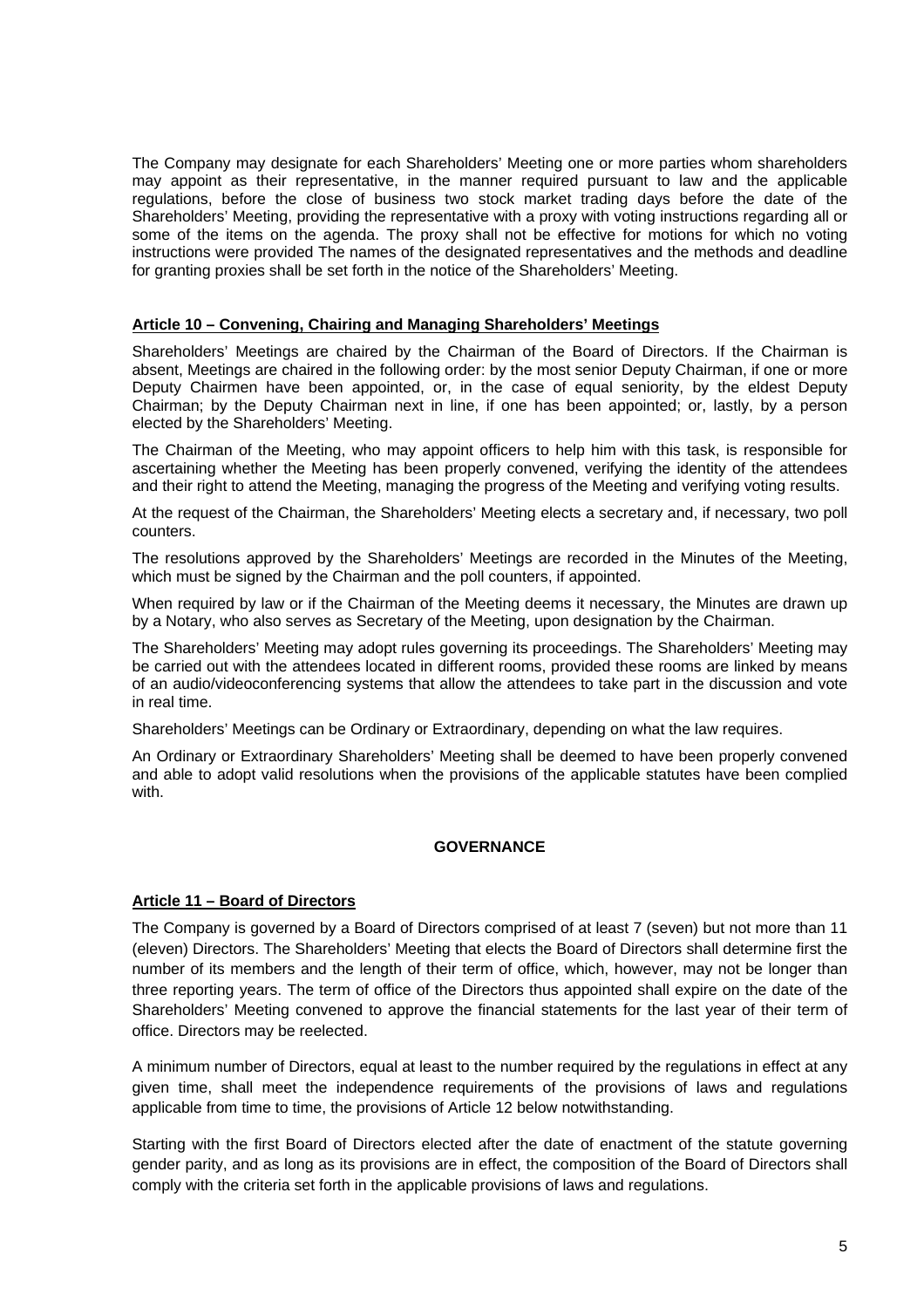Directors are elected through voting on slates of candidates filed by shareholders in accordance with the provisions of the paragraphs that follow. Candidates must be assigned a number and listed on the slates in consecutive order. Slated with three or more candidates must include a number of candidates of the least represented gender equal as a minimum to one-third of the number of members that need to be elected to the Board of Directors.

Slates filed by shareholders must be deposited at the Company's registered office, directly or using a remote communication system that allows identification of the filers, at least twenty five day prior to the date set for the Shareholders' Meeting called to resolve on the election of the Board of Directors and they must be available to the public at the Company's registered office, on the Company's web site and with the other modalities set forth in Consob regulations at least twenty-one days prior to the date of the Shareholders' Meeting. Each shareholder may file or help file only one slate. Shareholders who are parties to a shareholder agreement, such as defined in Article 122 of the Uniform Financial Law (Legislative Decree No. 58/1998), as amended, controlling shareholders, and subsidiaries and companies under joint control may file individually or in combination only one slate. Nominations filed and votes cast in violation of the prohibition set forth in this paragraph will not be attributed to any slate.

Each candidate may appear only on one slate, under penalty of having his/her candidacy rejected.

Only shareholders who, alone or together with other shareholders, hold a number of shares equal in the aggregate to at least 1% of the Company's shares (or a lower percentage if provided by Consob) that convey the right to vote at Shareholders' Meetings are entitled to file slates of candidates. In order to prove ownership of the number of shares needed to file slates of candidates, shareholders must file at the Company's registered office, together with the slates of candidates, or even after the filing of the slates provided that the time limit thereon provided has not expired, a certification proving their ownership of the shares.

Together with each slate, the shareholders must file, within the deadline stated above, affidavits by which each candidate accepts to stand for election and attests, on his/her responsibility, that there is nothing that would bar the candidate's election or make the candidate unsuitable to hold office and that he/she has met the requirements for election to the respective office. Each candidate must file together with his/her affidavit a curriculum vitae listing his/her personal professional data and, if applicable, showing his/her suitability for being classified as an independent Director.

Each shareholder who is entitled to vote may vote only for one slate of candidates.

At the end of the balloting, candidates drawn from the two slates that received the highest number of votes will be elected in accordance with the following criteria:

- a) a number of Directors equal to the total number of Board members that need to be elected minus 1 (one) shall be drawn from the slate that received the highest number of votes, taken in the sequence in which they are listed on the slate;
- b) the remaining Director shall be drawn from the slate that at the Shareholders' Meeting received the second highest number of votes and is not linked in any way, directly or indirectly, with the parties who filed or voted for the slate that received the highest number of votes, in the person of the first of the candidates listed sequentially on the slate.

If the minority slate referred to in Section b) above does not receive a percentage of the votes equal at least to one-half of the percentage required for slate filing purposes, pursuant to the provisions referred to above, all of the Directors that need to be elected shall be drawn from the slate referred to in Section a) above.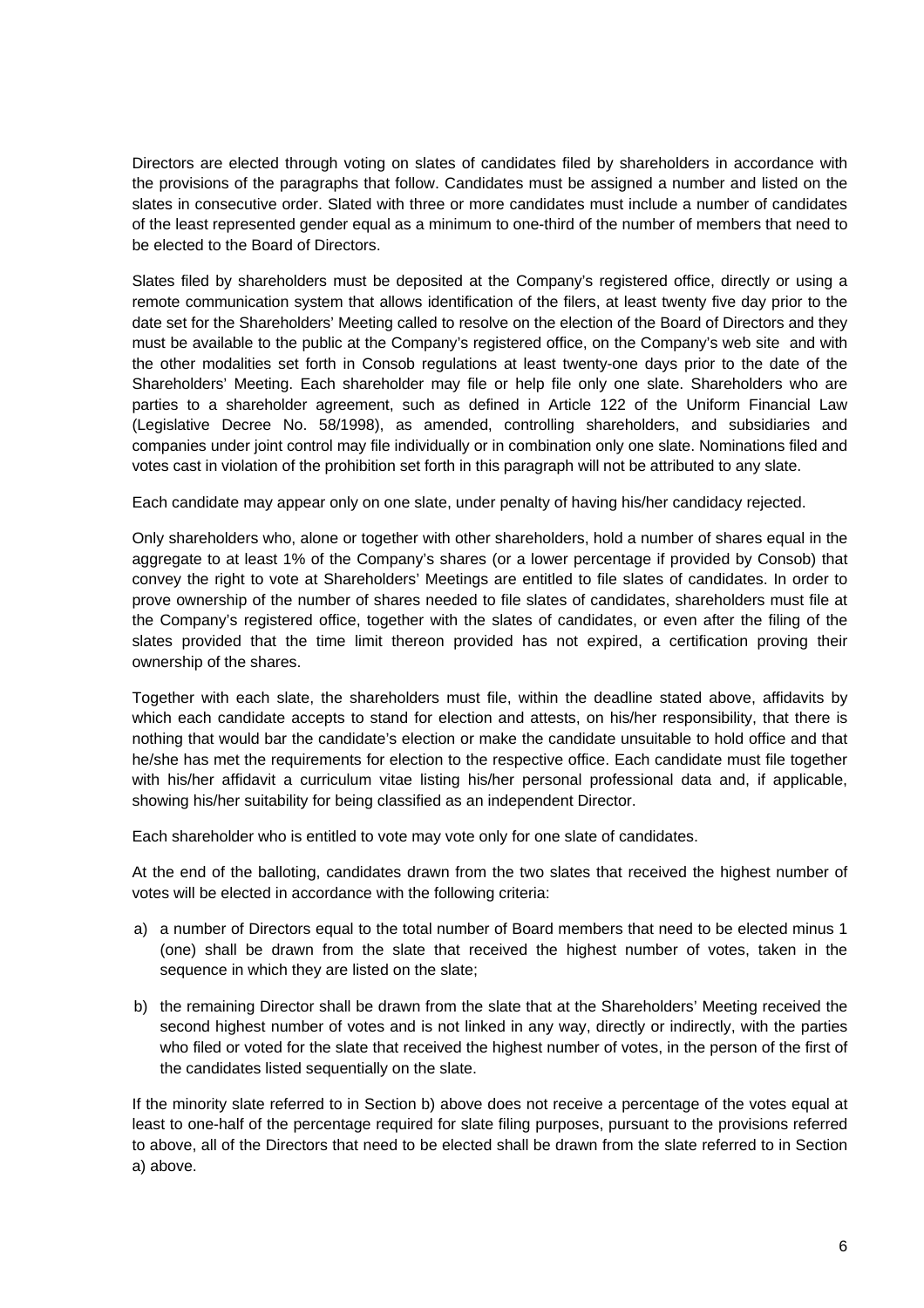If the result of the slate voting is a tie, the entire Shareholders' Meeting shall proceed with a new ballot and the candidates who receive a plurality of the votes will be elected.

If at the end of balloting a sufficient number of Directors who meet the independence requirements of current laws and regulations is not elected, the candidate who does not meet these requirements and was elected last in the sequence listed on the slate will be excluded and replaced with the next candidate who meets the independence requirements, drawn from the same slate as the excluded candidate. If necessary, this process will be repeated until the required number of independent Directors is completed.

If at the end of the balloting the requirements of the provisions of laws and regulations concerning parity between elected candidates of the male gender and the female gender are not complied with, the candidate of the more represented gender elected last in consecutive order from the slate that received the highest number of votes shall be excluded and replaced with the first candidate, in consecutive order, of the less represented gender from the same slate who was not elected. This substitution process will be repeated until the composition of the Board of Directors is in compliance with the gender parity regulation in effect at any given time. If the adoption of this procedure does not allow the achievement of the abovementioned result, the substitution shall be carried out by means of a resolution adopted by the Shareholders' Meeting with the pluralities required pursuant to law, after the names of candidates belonging to the less represented gender are submitted.

If only one slate has been filed or no slate has been filed or the election concerns only a portion of the Board of Directors, the Shareholders' Meeting will vote with the applicable statutory pluralities and in accordance with the provisions Article 11, Paragraph 2, provided the regulations governing gender parity at any given time are complied with.

If one or more Directors should leave office in the course of the reporting year, irrespective of the reason, the Board of Directors will proceed in accordance with provisions of Article 2386 of the Italian Civil Code, taking appropriate action to ensure compliance with provisions of relevant laws and the Bylaws concerning the presence of independent Directors and guarantee the presence on the Board of Directors of the number of members required by the gender parity regulations in effect at any given time.

If one or more of the departing Directors were elected from a minority slate (i.e., from a slates different from the one of Paragraph 10, Letter a), of this Article) containing names of candidates who were not elected, the Board of Directors shall replace these Directors by appointing candidates taken in sequence from the slate of the departing Director, provided these candidates are still electable and are willing to serve, while complying with the regulations in effect concerning the presence of independent Directors and gender parity.

Subsequent to the replacements carried out by the Board of Directors, the Shareholders' Meeting shall fill any vacancies on the Board of Directors with the pluralities required pursuant to law, without any restrictions regarding slates or candidates, but always complying with the regulations in effect concerning the presence of independent directors and gender parity rules. However, if the vacancies on the Board of Directors refer to Directors originally drawn from a minority slate, the vacancies shall be filled by submitting to a vote by the Shareholders' Meeting candidates drawn from the slates of the departing Director, provided they are still electable and willing to serve, with the candidate who received the highest number of votes being elected, irrespective of the negative votes or abstentions recorded. Absent candidates who are electable and willing to serve, the Shareholders' Meeting shall fill the vacancies on the Board of Directors with the pluralities required pursuant to law and without any restrictions regarding slates or candidates .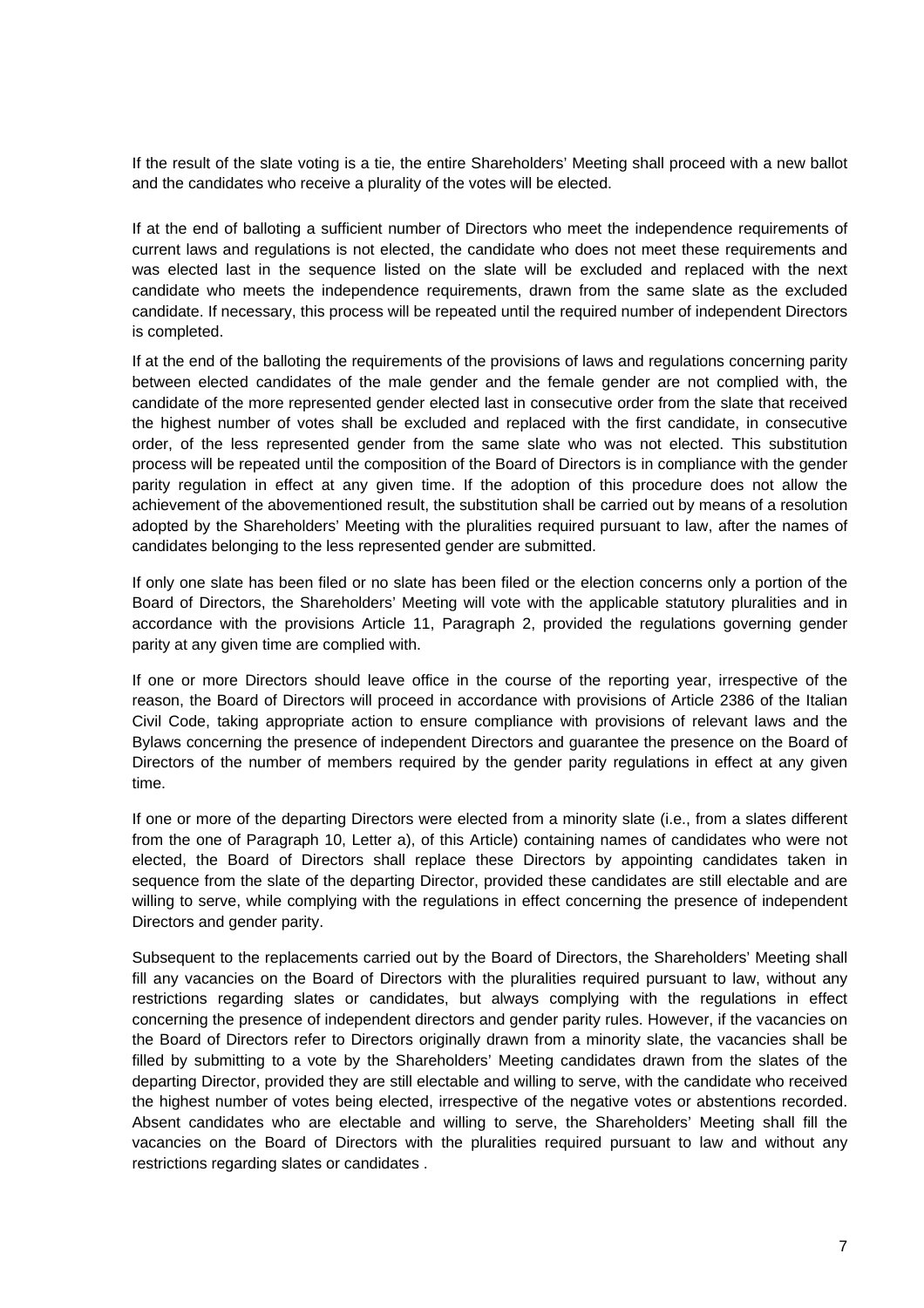Whenever the majority of the members of the Board of Directors elected by the Shareholders' Meeting leave office for any cause or reason whatsoever, the remaining Directors who have been elected by the Shareholders' Meeting will be deemed to have resigned and their resignation will become effective the moment a Shareholders' Meeting convened on an urgent basis by the Directors still in office elects a new Board of Directors.

Directors must meet the requirements of the applicable statutes or regulations.

# **Article 12 – Requirements of Independent Directors**

The function of the independent Directors is to balance the interest of all shareholders, whether they are in the majority or the minority.

The independence of Directors is assessed at least once a year by the Board of Directors, taking also into account the information that the individual interested parties are required to provide.

The purpose of assessing the independence of the Board of Directors is to ensure that the individual Directors are not parties to transactions that could presently affect their independence of thought, while fully complying with the requirements of the laws and regulations applicable from time to time.

The Board of Directors shall provide a reasoning for the outcome of the assessment.

If the Board of Directors determines that a Director is no longer independent, it adopts the appropriate resolutions with a majority of two-thirds (2/3) of the Directors attending the meeting.

Directors who have been elected as independent Directors but no longer meet the requirements of independence are deemed to have resigned automatically and the other Directors are required to replace them promptly.

# **Article 13 – Obligations Incumbent upon Directors**

Directors shall comply with the provisions of the laws currently in effect, including those concerning the interest of Directors in related party transactions and the submission to guidance and coordination by another party and compliance with corporate governance rules that the Company may have decided to adopt.

#### **Article 14 – Chairman of the Board of Directors**

Unless this task has already been handled by the Shareholders' Meeting, the Board of Directors elects from among its members a Chairman and, if appropriate, one or two Deputy Chairmen. The Board of Directors may also appoint a temporary or permanent Secretary, who need not be a Director.

Meetings of the Board of Directors are chaired by the Chairman. If the Chairman is absent or incapacitated, Board meetings are chaired, in order, by the most senior of the Deputy Chairmen or, if the Deputy Chairmen have equal seniority, by the eldest Director.

The specific duties of the Chairman of the Board of Directors include:

- a) convening meetings of the Board of Directors, determining the meeting's Agenda and, in preparation for the meetings, transmitting to the Directors, as expeditiously as appropriate based on the circumstances, the materials required to participate in the meeting with adequate knowledge of the issues at hand;
- b) supervising the meeting and the voting process;
- c) handling the preparation of Minutes of the meeting;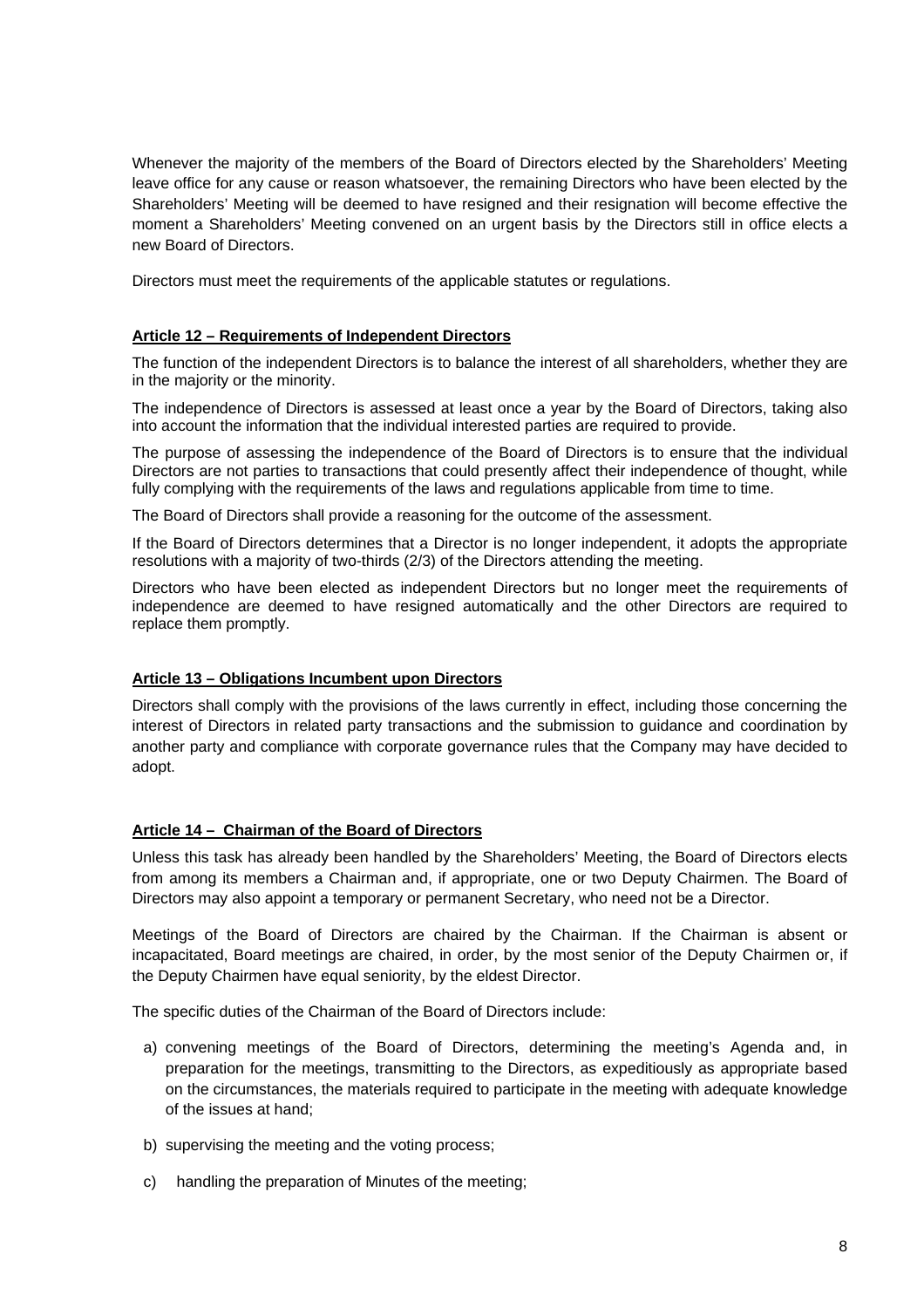- d) ensuring that there is an adequate flow of information between the Company's management and the Board of Directors and, more specifically, ensuring the completeness of the information that the Board uses as a basis for making its decisions and exercising its power to manage, guide and control the activities of the Company and the entire Group;
- e) ensuring that the Board is informed on a regular basis, as required by Article 15 of the Bylaws;
- f) in general, ensuring that the Company is in compliance with the provisions of all laws and regulations, and with the Bylaws and the corporate governance rules of the Company and its subsidiaries taking into account the corporate governance rules that the Company may have decided to adopt and best industry practices.

The Chairman of the Board of Directors shall never be never allowed to combine his or her office with that of Managing Director.

# **Article 15 – Meetings of the Board of Directors**

The Board of Directors meets at the Company's registered office, or at a different location, at the request of the Chairman, whenever he or she deems it necessary, or at the request of no fewer than two Directors or two Statutory Auditors, and in all other instances that the law requires.

If the Chairman is absent, Board meetings can be convened by the most senior Deputy Chairman or, in cases of equal seniority, by the eldest Deputy Chairman.

Meetings of the Board of Directors can be convened by means of registered mail, fax or e-mail message sent at least 4 (four) days in advance (in urgent cases, by means of telegram, fax or e-mail message sent at least 2 (two) days in advance) to the domicile or address communicated by each serving Director or Statutory Auditor.

The Notice of the meeting must indicate the day, time and place of the meeting and the meeting's Agenda.

However, the Board of Directors can adopt valid resolutions even if a meeting has not been formally convened, provided all serving Directors and Statutory Auditors are present.

Meetings of the Board of Directors may be held via teleconferencing or videoconferencing, provided all participants can be identified and are able to follow the proceedings, participate in real time in the discussion of the items on the Agenda and receive, transmit and review documents. If these requirements are met, the meeting of the Board of Directors is deemed to have been held at the place where both the Chairman and the Secretary are located, so that the Minutes may be duly recorded and signed in the appropriate register.

Whenever the Board of Directors meets, but at least once every quarter, the Board of Directors and the Board of Statutory Auditors must be informed by the officers to whom management authority has been delegated about the performance of the Company and its subsidiaries, the outlook for the foreseeable future and major operating, financial or asset transactions, particularly with respect to transactions in which Directors have a direct interest, or for the benefit of third parties, or over which the officer exercising management and coordination authority may have influence.

For the sake of timely communication, the Board of Statutory Auditors may receive the information referred to above directly or at meetings of the Executive Committee, if one has been appointed.

There is just cause to terminate Directors who are absent repeatedly, without written justification, from meetings of the Board of Directors

# **Article 16 – Resolutions of the Board of Directors**

A meeting of the Board of Directors is validly convened when the majority of the Directors in office is present.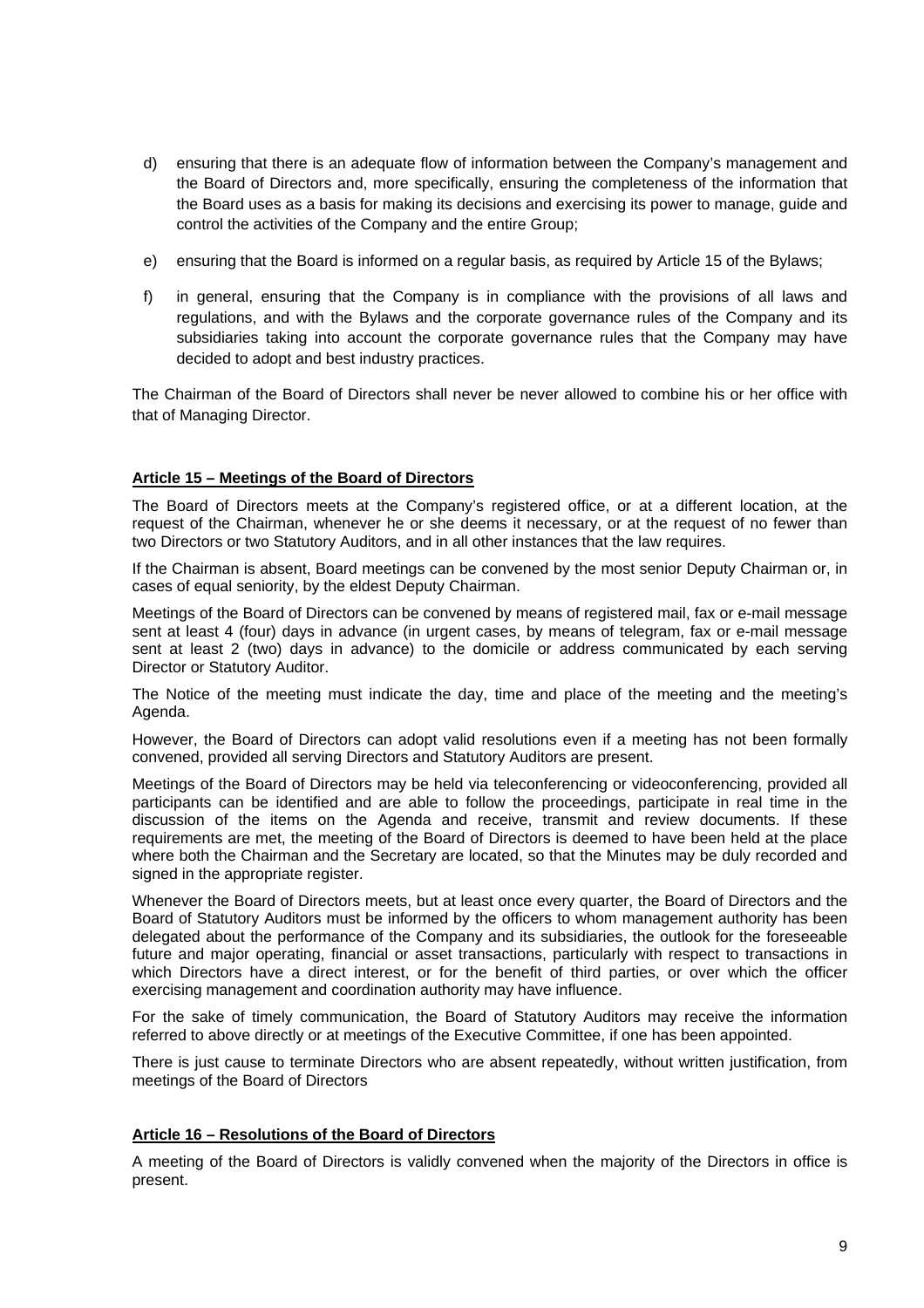With the exception of the cases referred to in Article 17 below, resolutions are adopted with the favorable vote of the Directors attending the meeting. In case of a tie, the Chairman of the meeting casts the tie-breaking vote.

#### **Article 17 – Powers of the Board of Directors and Delegation of Powers**

The Board of Directors shall have all of the ordinary and extraordinary powers needed to govern the Company.

The Board of Directors, specifying the scope of the powers it is conveying, may:

- a. appoint some of its members to an Executive Committee, to which it may delegate some of its powers, with the exception of those that the law and the Bylaws expressly reserve for the Board, and determine the Committee's composition, powers and rules of operation;
- b. delegate some of its powers, specifying the limits of the powers that are being delegated, to one or more of its members who are entrusted with special assignments; however, under no circumstances may the same person serve both as Chief Executive Officer and Company Chairman;
- c. establish Committees and Commissions and determine their composition and tasks.

The Board of Directors has exclusive responsibility for:

- a) reviewing and approving the strategic, industrial and financial plans of the Company and the Group and the structure by which the group of companies headed by the Company is organized, periodically monitoring the implementation of those plans, and defining the Company's governance system and the Group's structure;
- b) adopting resolutions concerning transactions (including investments and divestments) that, because of their nature, strategic significance, amount or implied commitment, could have a material effect on the Company's operations, particularly when these transactions are carried out with related parties;
- c) assessing the adequacy of the organizational, administrative and accounting structure of the Company and its strategically significant subsidiaries, specifically regarding the internal control and risk management system;
- d) drafting and adopting the rules that govern the Company and its Code of Ethics, and define the applicable Group guidelines, while acting in a manner consistent with the principles of the Bylaws;
- e) establishing the Oversight Board, as required by Legislative Decree No. 231 of June 8, 2001, except for the provisions set forth in Article 21 below;
- f) granting and revoking powers to Directors and the Executive Committee, if one has been established, defining the limits of these powers and the manner in which they may be exercised, and determine at which intervals (normally not more than quarterly) these parties are required to report to the Board of Directors on the exercise of the powers granted to them;
- g) verifying whether Directors meet and continue to satisfy independence requirements;
- h) determining the attributions and powers of any General Manager it may appoint;
- i) designating candidates for the offices of Chairman (unless a Chairman has been elected by the Shareholders' Meeting), Managing Director and/or General Manager of strategically relevant subsidiaries, except for the subsidiaries of publicly traded subsidiaries;
- j) after reviewing proposals from the appropriate Committee and taking into account the opinion of the Board of Statutory Auditors, determining the compensation of Managing Directors and divide among its members and the members of the Committees the total compensation provided for the Board of Directors, unless such allocation has already been performed by the Shareholders' Meeting;
- k) monitoring the Company's overall performance, with special emphasis on conflict of interest situations, reviewing the information received from the Managing Directors, the Executive Committee (if one has been established) and the Internal Control, Risk Management and Corporate Governance Committee and comparing periodically actual and planned results;
- l) evaluating and approving the financial reports that must be published on a regular basis in accordance with the applicable statutes.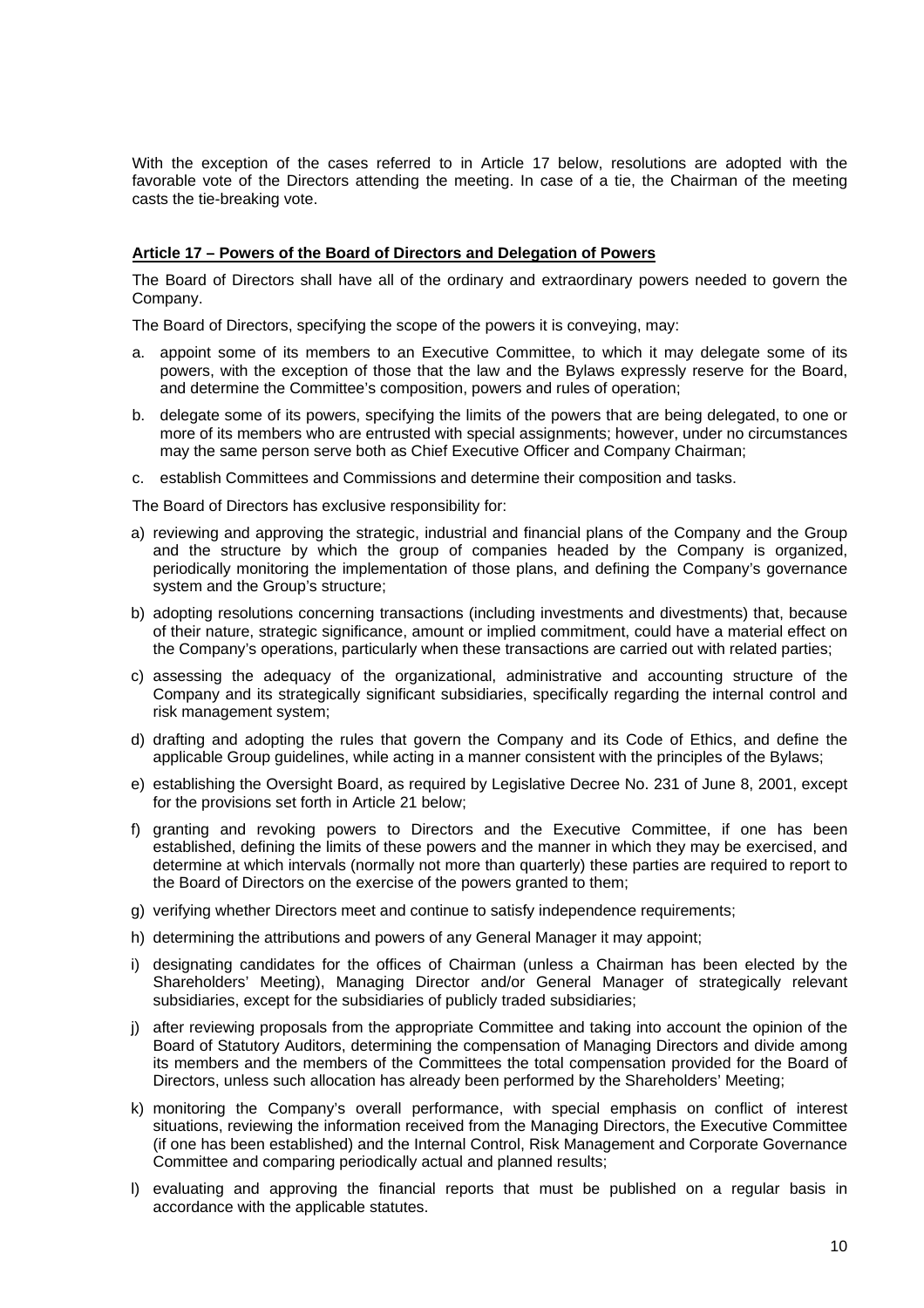The following actions also fall under the exclusive purview of the Board of Directors, with the restrictions applicable pursuant to law: adoption of resolutions concerning the opening and closing of secondary offices; designation of Directors who may represent the Company; reduction of the Company's share capital when shareholders exercise the right to have their shares redeemed; adoption of amendments to the Bylaws to make them consistent with new laws; transfer of the Company's registered office anywhere in Italy; approval of mergers in the cases covered by Articles 2505 and 2505 *bis* of the Italian Civil Code and the provisions of Article 2506 *ter* of the Italian Civil Code that apply to demergers.

Lastly, the Board of Directors shall have exclusive jurisdiction over the power to pass resolutions concerning the settlement of disputes that arise from the insolvency of companies that are parties to composition with creditors proceedings, and such power may not be delegated in accordance with the provisions of either Article 17 of these Bylaws or Article 2381 of the Italian Civil Code. As an exception to the provisions of Article 16 of these Bylaws, resolutions concerning the settlement of disputes that arise from the insolvency of companies that are parties to composition with creditors proceedings may be validly adopted with the favorable vote of 8/11 of the Directors who are in office and are entitled to vote in accordance with these Bylaws, it being understood that if the result obtained by applying the abovementioned quotient is a decimal number, it will be rounded up to the next integer.

# **Article 18 – Committees**

The Board of Directors shall establish the internal committees, the provisions of laws and regulations currently in effect, as well as the provisions of corporate governance codes that the Company may decide to adopt. The composition, responsibilities and activities of these committees shall be determined when each committee is established, in compliance with the abovementioned provisions.

In addition, the Board of Directors may establish additional committees with a consultative and investigative function, whose members need not be Directors.

#### **Article 19 – Compensation of the Board of Directors**

The compensation of the Directors and members of the Executive Committee, if one has been created, which may also be provided in the form of profit sharing or stock options, is determined by the Shareholders' Meeting and does not change until the Shareholders' Meeting approves a new resolution. The compensation of the individual Directors who have been entrusted with special assignments in accordance with the Bylaws is determined by the Board of Directors, with the input of the Board of Statutory Auditors, unless the Shareholders' Meeting determines the amount of the total compensation payable to all Directors, including those who perform special functions.

Directors are entitled to be reimbursed for expenses incurred in discharging the duties of their office.

#### **Article 20 – General Manager**

The Board of Directors may appoint one or more General Managers and specify their powers, which may include the right to grant powers of attorney for individual transactions or classes of transactions.

If invited by the Chairman, General Managers may attend meetings of the Board of Directors and Executive Committee, if one has been created, and may be allowed to voice nonbinding opinions about the issues on the Agenda.

#### **Article 20** *bis* **– Office Responsible for the Preparation of Corporate Accounting Documents**

The Board of Directors, which must request the prior opinion of the Board of Statutory Auditors, shall be responsible for appointing an executive with responsibility for preparing corporate accounting documents, as required by Article 154 *bis* of the Uniform Financial Code (Legislative Decree No. 58/98).

The Officer responsible for the preparation of corporate accounting documents must meet the following requirement: (i) employment as an executive for at least five years; (ii) employment in the area of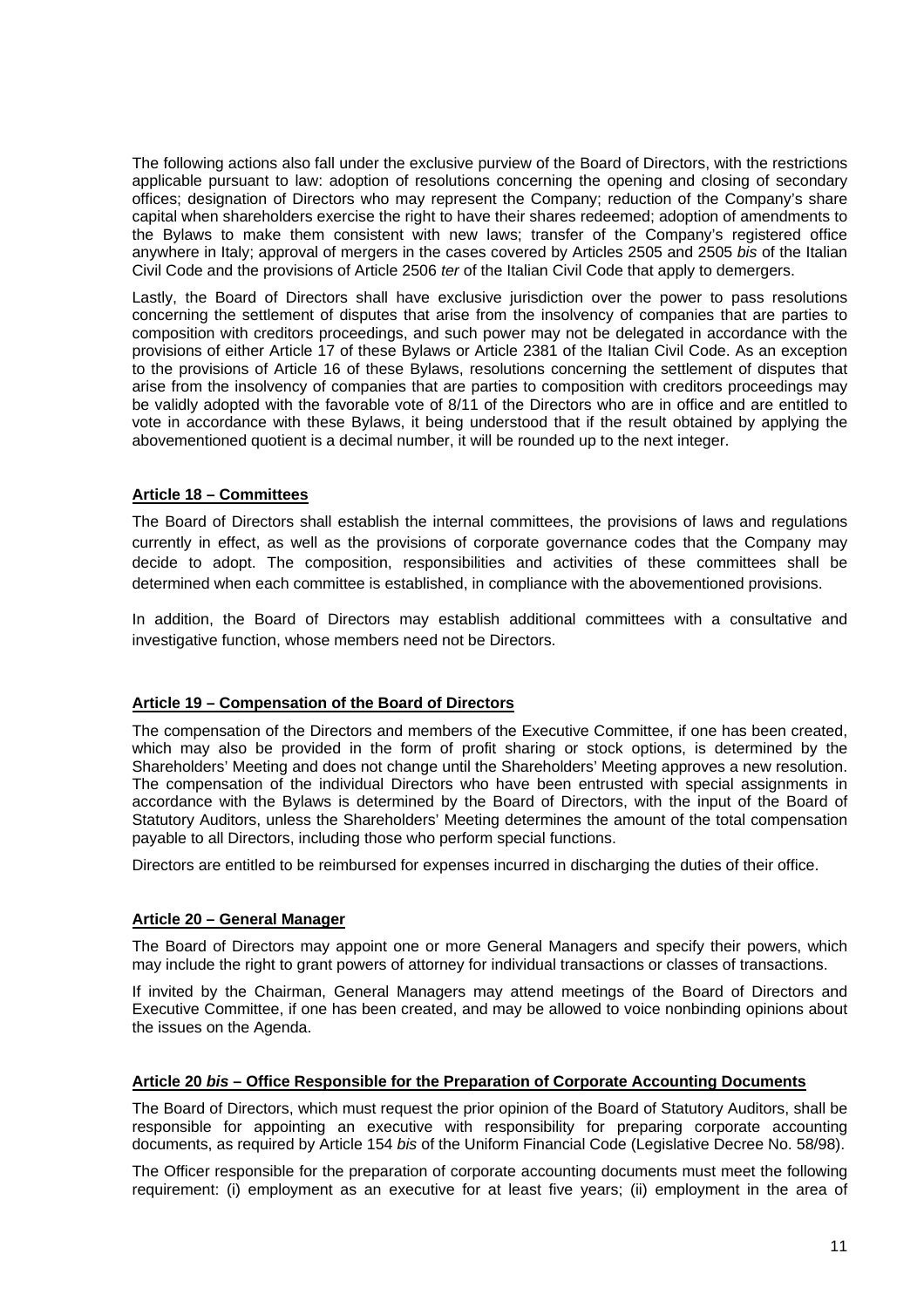accounting or control, or management responsibilities at a corporation with a share capital of at least 2 million euros.

# **BOARD OF STATUTORY AUDITORS – STATUTORY INDEPENDENT AUDITS OF THE FINANCIAL STATEMENTS**

#### **Article 21 – Board of Statutory Auditors**

The Board of Statutory Auditors shall be comprised of 3 (three) Statutory Auditors and 2 (two) Alternates. Starting with the first Board of Statutory Auditors elected after the date of enactment of the statute governing gender parity, and as long as its provisions are in effect, the composition of the Board of Statutory Auditors shall comply with the criteria set forth in the applicable provisions of laws and regulations in effect at any given time.

The attributions, obligations and term of office of Statutory Auditors are set forth in the applicable statutes. The Shareholders' Meeting can assign to the Board of Statutory Auditors the tasks and responsibilities that, pursuant to law, are attributable to the Oversight Board.

Individuals who, pursuant to laws or regulations, are not electable, are no longer allowed to remain in office or lack the required qualifications may not be elected Statutory Auditors and, if elected, must forfeit their office. The requirements of Article 1, Section 2, Letters b) and c), and Section 3 of Ministerial Decree No. 162 of March 30, 2000 apply when a candidate's professional qualifications refer, respectively, to:

- (i) the Company's area of business;
- (ii) fields of law, economics, finance and technology/science that are relevant to the area of business referred to in (i) above.

In addition to the other cases listed in the applicable law, individuals who serve as Statutory Auditors in more than 5 (five) companies whose shares are traded in regulated markets in Italy or who are in one of the situations described in the last paragraph of Article 11 above may not be elected Statutory Auditors and, if elected, must forfeit their office.

The election of the Board of Statutory Auditors is carried out on the basis of slates of candidates in accordance with the procedures outlined below, the purpose of which is to ensure that minority shareholders appoint one Statutory Auditor and one Alternate.

These slates shall consist of 2 (two) sections: one for candidates for the post of Statutory Auditor and another for candidates for the post of Alternate. The slates may not contain a number of candidates greater than the number of posts to be filled. The names of the candidates must be numbered in sequence. Each section shall include at least 1 (one) candidate of the male gender and at least 1 (one) candidate of the female gender; candidates shall be listed in the slate alternating by gender. Slates listing less than 3 (three) candidate are exempt.

Slates of candidates presented by the shareholders must be filed, directly or using a remote communication system that allows identification of the filers, and published in accordance with the regulations issued by the Consob*.* Other issues concerning the methods and eligibility for filing slates of candidates are governed by the provisions of Article 11 of these Bylaws.

Each shareholder may vote only for one slate.

The first 2 (two) candidates from the slate that received the highest number of votes and the first candidate from the slate with the second highest number of votes will be elected to the post of Statutory Auditor. The candidate from the slate with the second highest number of votes will serve as Chairman of the Board of Statutory Auditors. The first candidate from the slate with the highest number of votes and the first candidate from the slate with the second highest number of votes will be elected to the post of Alternate.

In case of a tie involving two or more slates, the oldest candidates will be elected to the post of statutory Auditor until all posts are filled.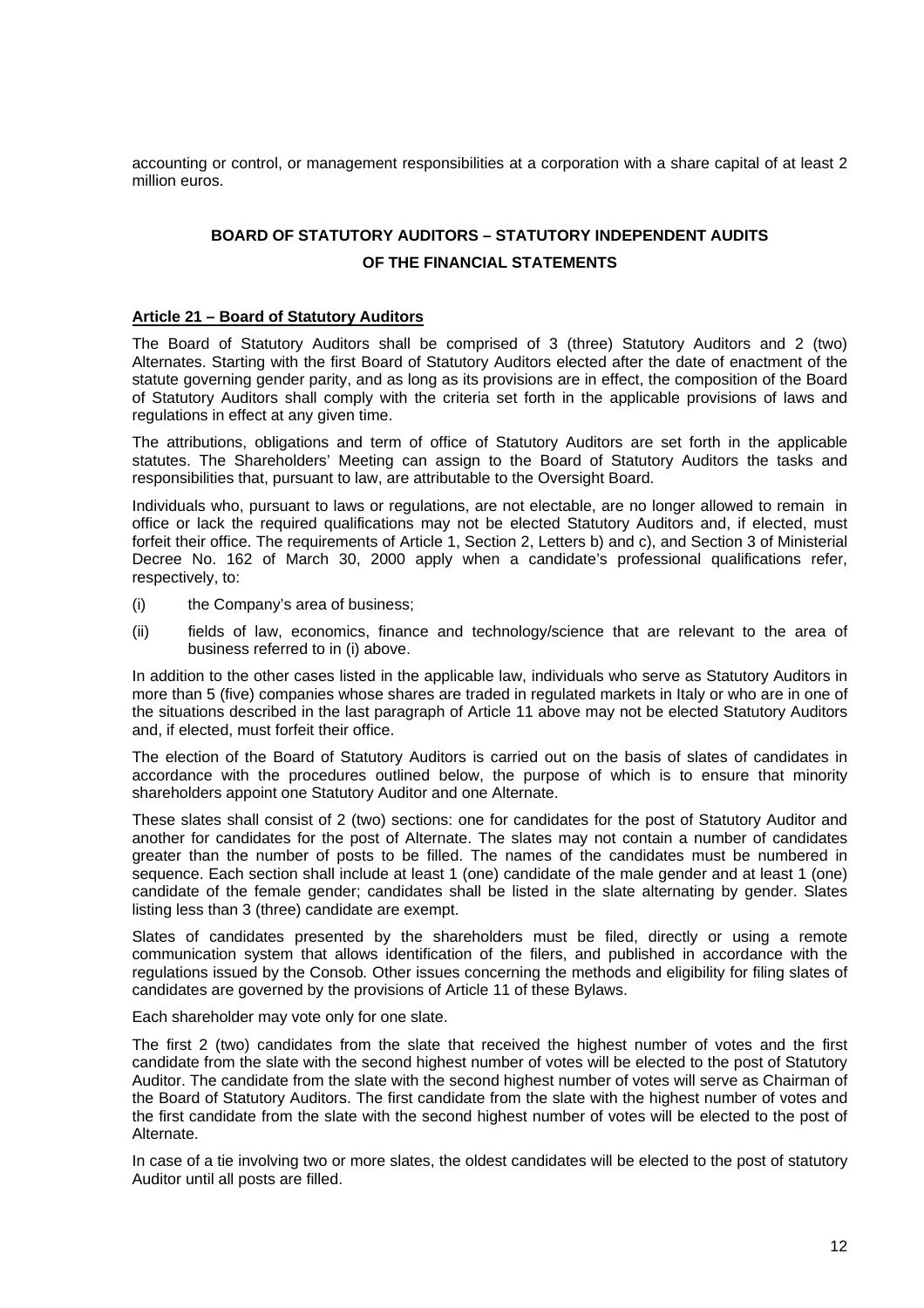If the composition of the Board of Statutory Auditors, as it relates to its permanent members, obtained by applying the modalities described above does not meet the requirements of the legislation on gender parity in effect at any given time, the necessary replacements shall be made from among the candidates to the post of Statutory Auditor in the slate that received the highest number of votes, in the sequence in which the candidates are listed, without prejudice to the requirements of the applicable laws and these Bylaws regarding the post of Chairman of the Board of Statutory Auditors.

If only one slate is filed, the candidates in that slate will be elected to the posts of Statutory Auditor and Alternate.

If a Statutory Auditor needs to be replaced, the vacancy will be filled by the Alternate elected from the same slate as the Auditor who is being replaced, while complying with the gender parity regulations in effect at any given time.

Resolutions concerning the elections of replacement Statutory Auditors, Alternates and the Chairman of the Board of Statutory Auditors require only a relative majority of the Shareholders' Meeting, without the obligation to file a slate of candidates, while complying with the gender parity regulations in effect at any given time. When the vacancies being filled concern minority Statutory Auditors, the Shareholders' Meeting shall vote, if possible, on motions filed by minority shareholders who alone or in combination with other shareholders hold in total at least the percentage interest required to file slates of candidate for election to the Board of Statutory Auditors.

The Board of Statutory Auditors is required to meet at least every 90 (ninety) days.

# **Article 22 – Obligations Incumbent Upon the Board of Statutory Auditors**

Statutory Auditors must operate autonomously and independently of everyone, including the shareholders who elected them.

Statutory Auditors are required to treat as confidential the documents and information they receive for the purposes of their office and must comply with the procedures adopted by the Company for the publication of documents and information.

# **Article 23 – Statutory Independent Audits of the Financial Statements**

Statutory independent audits of the financial statements are performed by independent auditors who are members of the applicable official board and have been retained and operate pursuant to law.

# **LEGAL REPRESENTATIVES**

# **Article 24 – Legal Representatives of the Company**

The Chairman of the Board of Directors is the Company's legal representative vis-à-vis third parties and in court proceedings.

Deputy Chairmen, if appointed, Managing Directors and Directors who perform special functions in accordance with instructions received from the Board of Directors may also act as legal representatives of the Company.

# **REPORTING YEAR - EARNINGS**

# **Article 25 – Reporting Year – Financial Statements**

The Company's reporting year ends each year on December 31.

# **Article 26 – Appropriation of Earnings**